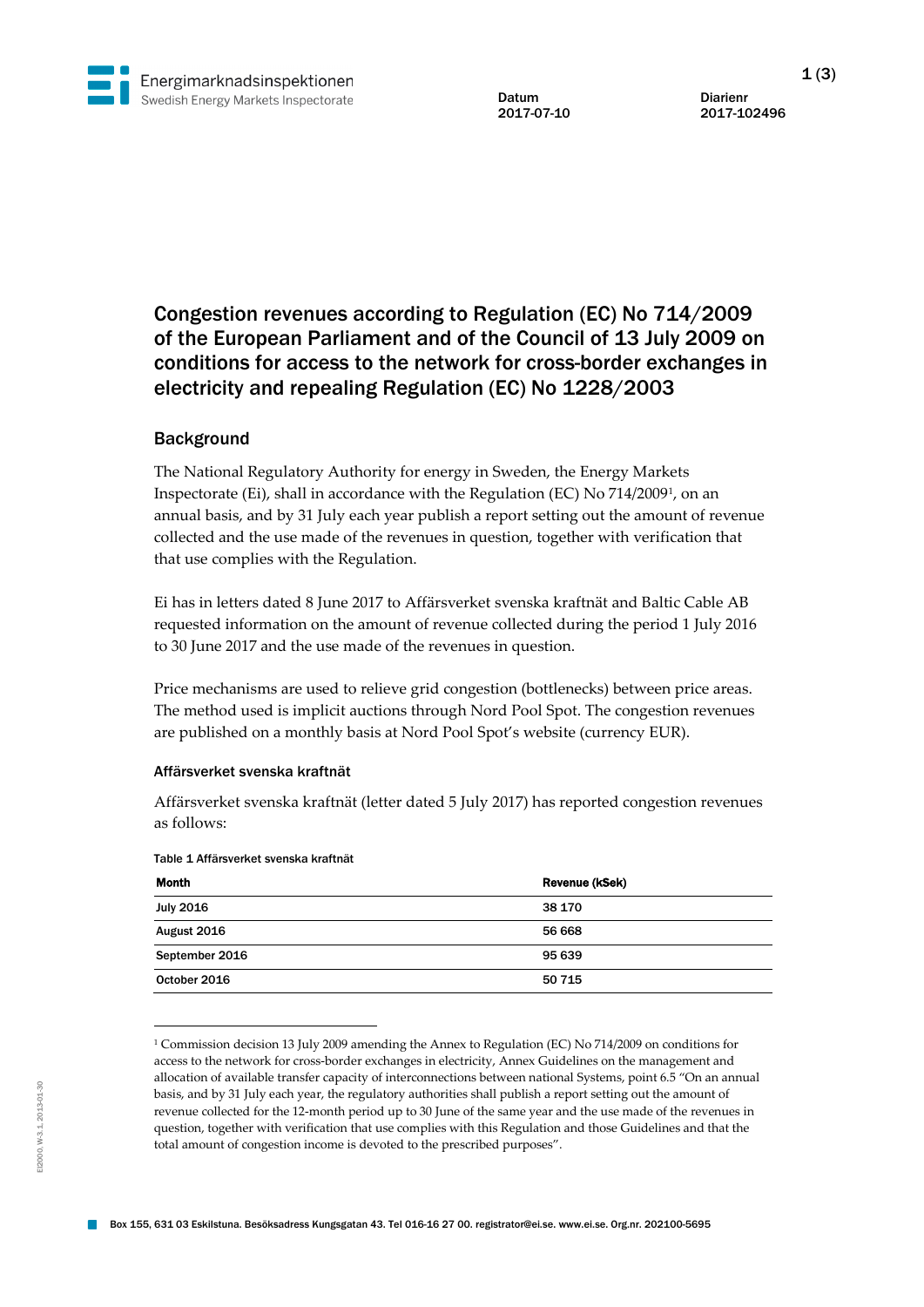Datum Diarienr<br>
2017-07-10 2017-10

2017-102496

| <b>Month</b>      | Revenue (kSek) |
|-------------------|----------------|
| November 2016     | 41 688         |
| December 2016     | 92812          |
| January 2017      | 73 085         |
| February 2017     | 124 978        |
| <b>Mars 2017</b>  | 54 682         |
| <b>April 2017</b> | 52 216         |
| May 2017          | 59 635         |
| June 2017         | 109 674        |
| <b>Total</b>      | 849 961        |

## Baltic Cable AB

Baltic Cable AB (letter dated 3 July 2017) has reported congestion revenues as follows:

| <b>Table 2 Baltic Cable</b> |                |  |
|-----------------------------|----------------|--|
| <b>Month</b>                | Revenue (kSek) |  |
| <b>July 2016</b>            | 4834           |  |
| August 2016                 | 8841           |  |
| September 2016              | 2797           |  |
| October 2016                | 3971           |  |
| November 2016               | 7719           |  |
| December 2016               | 24 610         |  |
| January 2017                | 71461          |  |
| February 2017               | 24 5 86        |  |
| <b>Mars 2017</b>            | 11 294         |  |
| <b>April 2017</b>           | 10 278         |  |
| May 2017                    | 11779          |  |
| Juni 2017                   | 9451           |  |
| <b>Total</b>                | 191 621        |  |

## The use of collected congestion revenues

According to Affärsverket svenska kraftnät, collected revenues have been used to guarantee the actual availability of the allocated capacity through counter trading and to network investments with the purpose to maintain or increase interconnection capacities. If it is not possible to use all of the congestion revenues it will be placed in a separate account line until such time it can be spent accordingly to the regulation.

Ei can conclude from the information presented by Affärsverket svenska kraftnät that the use of the collected revenues complies with the Regulation. Ei has therefore not found any reason to further investigate Affärsverket svenska kraftnät's use of collected congestion revenues for the above mentioned period.